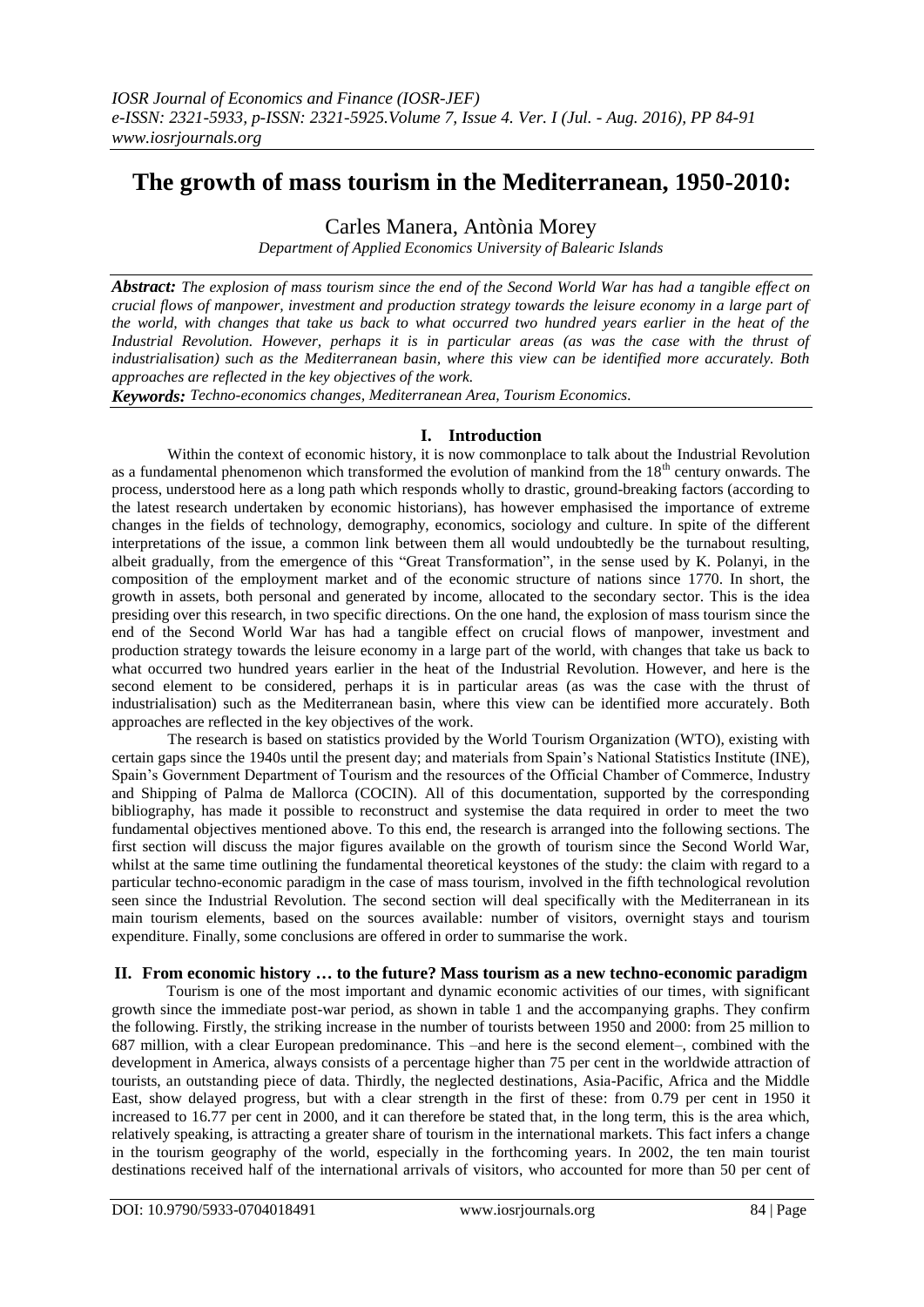the world"s tourism expenditure. Of these ten, nine are in European countries and the United States. However, a look at economic history shows a loss of strength on the part of Europe and America as destinations. In 1950, 97 per cent of the world"s tourism gravitated towards those continents. In 2000, the proportion fell to 78 per cent and, according to WTO predictions, by 2020 this figure will be reduced to 64 per cent. At the other extreme are the areas of Asia and the Pacific which, as mentioned, have been playing a spectacularly more dominant role, to the tune of 27 per cent in 2020. Similar conclusions have been reached for the Middle East and Africa, which have redoubled –with further increases predicted– their roles as world tourist destinations. We can therefore see a reduction in the market share in Europe and America and a certain "peripherization" of the expansion of tourism

This spectacular growth, seen from the demand side, can only be explained by the increase in income and the establishment of week-long holidays in the more developed countries. The Keynesian-type economic policies, promoted since the 1940s –in all of their variations and peculiarities- entailed a set of actions designed to stimulate added demand. In this respect, the majority of studies on tourism demand demonstrate that it is determined by income and prices. With regard to income elasticity, it is greater than one; in other words, tourism is a luxury good. Price elasticity, on the other hand, shows a more irregular behaviour: the price is a less relevant variable in the consumption of long trips, whereas for short-distance destinations this elasticity is greater. However, the historical perspective confirms that the growth in the volume of international tourists is greater than the development of the global economy: over the last fifty years, for every increase of one percentage point in the per capita income of the world"s inhabitants, the increase in the number of travellers has risen by more than three points

| 1 avit 1. 18tt matholai ailivad ol toulists (1790–2002) and folctasts (2009–2020) |        |        |        |        |        |        |           |           |
|-----------------------------------------------------------------------------------|--------|--------|--------|--------|--------|--------|-----------|-----------|
| Large Regions                                                                     | 1950   | 1960   | 1970   | 1980   | 1990   | 2000   | 2010      | 2020      |
| A frica                                                                           | 0,5    | 0,8    | 2,4    | 7,4    | 15     | 27.4   | 47        | 77,3      |
| America                                                                           | 7,5    | 16,7   | 42,3   | 61,4   | 93     | 128    | 190.4     | 282.3     |
| A sia-Pacific                                                                     | 0.2    | 0.9    | 6.2    | 24.3   | 57,7   | 115.3  | 205,8     | 416       |
| Europe                                                                            | 16,8   | 50,4   | 113    | 186    | 280,6  | 392,7  | 527,3     | 717       |
| Middle East                                                                       | 0,2    | 0,6    | 1,9    | 7,5    | 9,7    | 24     | 35,9      | 68.5      |
| World Total                                                                       | 25.2   | 69,4   | 165,8  | 286,6  | 456    | 687.4  | 1.006, 40 | 1.561, 10 |
| Percentages of the total                                                          |        |        |        |        |        |        |           |           |
| Large Regions                                                                     | 1950   | 1960   | 1970   | 1980   | 1990   | 2000   | 2010      | 2020      |
| A frica                                                                           | 1,98   | 1,15   | 1,45   | 2,58   | 3,29   | 3.99   | 4,67      | 4,95      |
| <b>A</b> merica                                                                   | 29,76  | 24,06  | 25,51  | 21,42  | 20.39  | 18,62  | 18,92     | 18,08     |
| A sia-Pacific                                                                     | 0,79   | 1,3    | 3,74   | 8.48   | 12.65  | 16,77  | 20,45     | 26,65     |
| Europe                                                                            | 66.67  | 72,62  | 68,15  | 64.9   | 61.54  | 57,13  | 52,39     | 45.93     |
| Middle East                                                                       | 0,79   | 0,86   | 1,15   | 2.62   | 2,13   | 3.49   | 3.57      | 4,39      |
| World Total                                                                       | 100,00 | 100,00 | 100,00 | 100,00 | 100,00 | 100,00 | 100,00    | 100,00    |

Table 1. International arrivals of tourists (1050, 2002) and femogets (2003, 2020)

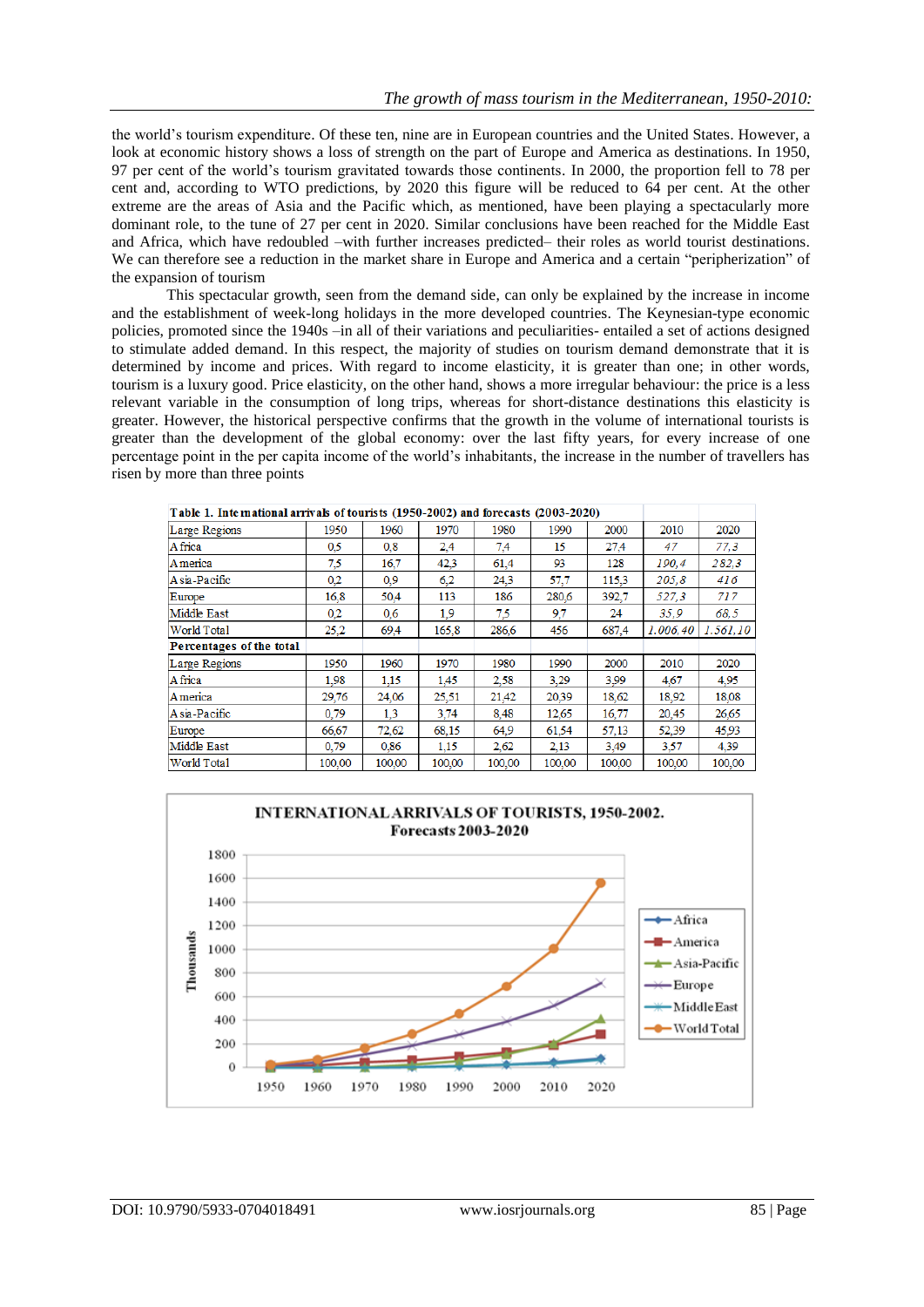

SOURCE: Own work based on WTO statistics.

The prediction of the world volume of tourists made by the WTO, estimating growth rates of almost 4 per cent –which would mean going from 702 million in 2002 to 1.561 billion by 2020– is supported, on the one hand, by the increase in the disposable income of citizens and, on the other, by certain socio-demographic changes occurring in the more advanced countries (a rise in the number of childless couples and single-family homes, better levels of education, the proportion of older people and the growth in the number of retired people). The figures shown in table 1 represent the growth in an economic activity whose scarce prior experiences –what we could classify as the prehistory of mass tourism, up until the 1930s– are in clear contrast to the richer and more extensive data available from the 1940s onwards. The growth in tourism, measured by such an illustrative indicator as the number of visitors to a specific area, has experienced the most evident growth in global economic activity as a whole with the start of the post-war period. And as in the case of industrialisation, a visible "*attractor*" can also be seen here –to use the expression of C. Pérez––, a geography full of natural resources to be enjoyed and not just "apprehended", which exemplifies a whole potential for development and, in parallel, is capable of speeding up innovation and change among the pioneers who contribute to revealing and supporting the process. This becomes imitative at the point of the initial successes: unconscious talent flows, emulation grows, and the chaotic, disorganised beginnings give way to the submission to certain practical rules for operating the new activity. The turnabout is clear: national or regional economies demonstrate obvious signs in the structures of their employment markets and in the gradual contribution of the emerging activity to generating income.

Perhaps we are facing a "technological revolution" –in the sense of the techno-economic paradigm expressed by C. Pérez- which involves a set of technologies, of products, of new – and very dynamic – industries, which are encouraging a different development in the long term. Along this line of interpretation, the fifth technological revolution (the age of IT and telecommunications) stimulates a series of factors which clearly apply to the world of mass tourism already established: the intensive use of information –with solid foundations in microelectronics–, online organisation, the importance of knowledge applied to the new activity, the proliferation of market niches which respond to changes in demand, global and instantaneous communication –via the Internet– and adaptability and national and international cooperation, in the form of clusters. The host of innovations resulting from this complex change leads in turn to other infrastructures, other products and processes. The approach to rejuvenating industries which are now mature, the different approaches to production organisation, a greater applied ability –involving increases in productivity in the first stages of the phenomenon– and, in short, the structural changes which, as a whole, constitute this economic shift, leads to an essential corollary: the adoption of new growth engines, in certain expansive areas of economic development

## **III. The Mediterranean as a tourist "attraction"**

What has changed in the Mediterranean economy since 1945? And what relevant role did, and does, mass tourism perform in that transformation? These two questions are fundamental. There is an awareness of the complexity of the answer, as it is difficult to establish certain generic parameters for a very disparate geographic and economic reality, with different growths. First of all, we are talking about twenty-two genuine situations, with very important historical frameworks and with substantial political changes experienced over recent years. But an initial confirmation seems clear: on this interwoven "planet" –in the words of F. Braudel– one of the great advancements has been the establishment of a service economy.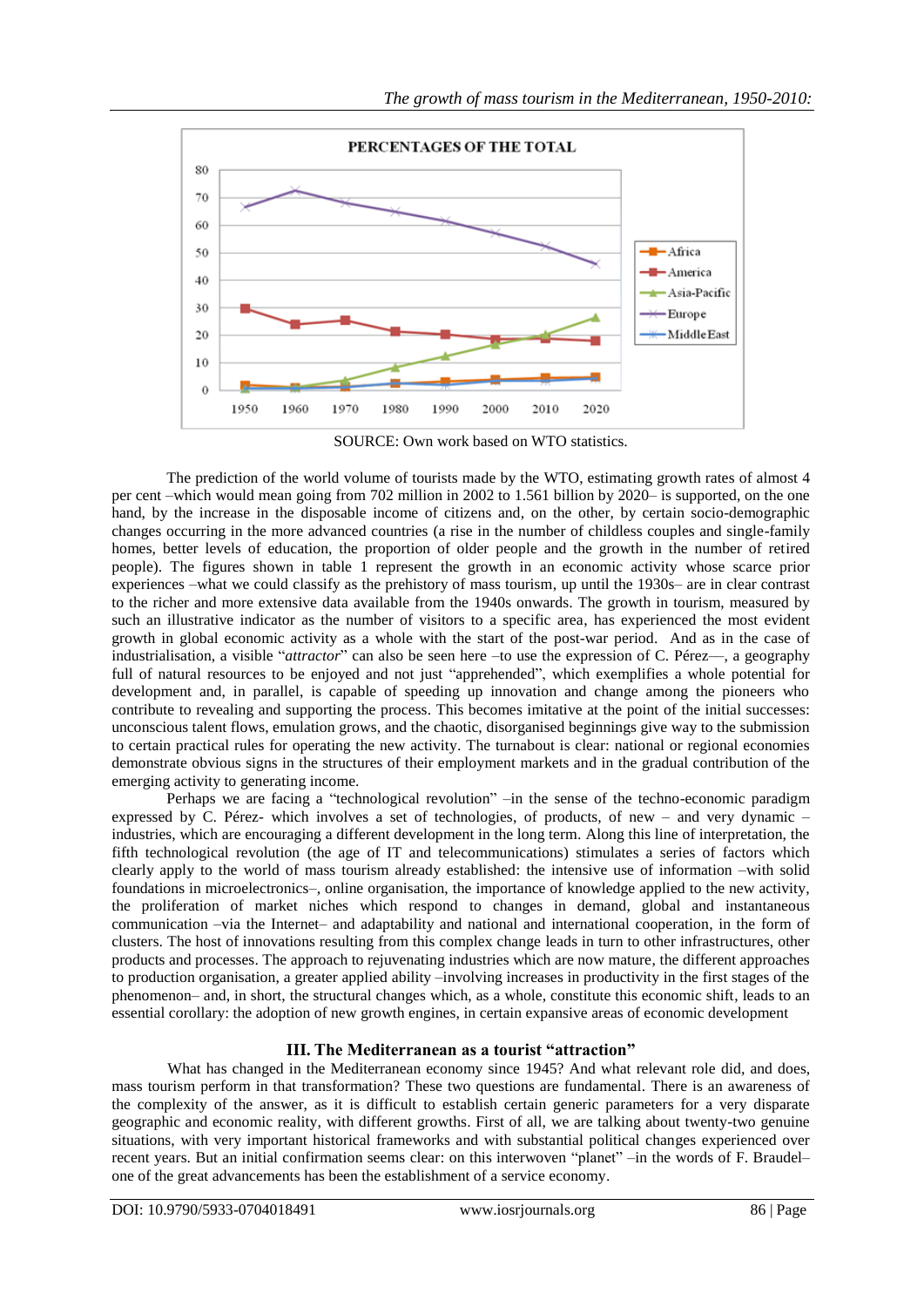The countries of the basin comprise a total of twenty-two States which share the common characteristic of bordering the *Mare Nostrum.* All of them together constitute one of the world"s main destinations: with more than 702 million visitors in 2002, representing a third of the world's international tourist arrivals, and a revenue of 134 billion dollars, 28 per cent of the world"s tourism expenditure. The Mediterranean bases a large part of its economic activity on this provision of services. In the same year, the impact of tourism expenditure amounted to around 3.7 per cent of the gross national product. The variety found on the Mediterranean is scarcely debateable. From the traditional sun and sand locations, such as Spain, Turkey and Tunisia, to those renowned for their culture and heritage, particularly in the cases of France and Italy, the coasts of this enclosed sea form part of an area visited, mostly, for the purpose of leisure and holidays, although, as with the world's tourism flows, other motives, such as health, professional requirements or business commitments, gradually persist and are facets which diversify destinations and the types of clients. The Europeans are the most frequent visitors –nine out of ten tourists–, whilst far behind are the Americans –less than 5 per cent of travellers– and, more recently, we have witnessed the increase in tourists from the Middle East and from South-East Asia –groups which have doubled their market share between 1990 and 2002 (from 7 to 13 million arrivals).

The historical and economic area of the Mediterranean is a huge attraction for the leisure economy. The figures on the arrivals of tourists to its cities, as shown in the graph, support this assertion.



SOURCE: Own work based on WTO statistics. The data processed corresponds to: Albania, Algeria, Cyprus, Egypt, Spain, France, Greece, Israel, Italy, Libya, Lebanon, Malta, Morocco, Monaco, Palestine (which is not included in the collection of data as there was no complete series), Syria, Tunisia, Turkey and the following countries of the former Yugoslavia: Bosnia-Herzegovina, Croatia, Slovenia and Serbia and Montenegro (up until 1991 Yugoslavia is taken as a whole). As an exception, Macedonia was also included, although it is not a country with a Mediterranean coast, in order to standardise the data relating to the former Yugoslavia.

As can be seen, the growth since the 1950s is impressive. The curve shown has few deviations: from 7 million tourists in 1949 to 227 million in 2002, few economic activities have multiplied one of their reference indicators by thirty-three (even during the course of the so-called "glorious" thirty-year period between 1945 and 1973).

## **IV. Towards some conclusions**

The observation of this half century of tourism movement enables us to make some specific comments, of a general nature:

1. Five clear phases of development can be seen: an expansive phase, between 1949 and 1972, which is common to the parallel progress made by economic activity as a whole; the next phase, of clear contraction, between 1973 and 1978, due to the economic crisis and political instability in a large group of countries (Israel, Libya, Lebanon, Syria, Tunisia, Turkey); a third phase beginning with the new thrust from 1979 to 1990, in contrast to the world"s economic situation, still shaken by the impact of the war between Iran and Iraq and by the consequences of the second oil crisis; a fourth, more relevant, period, in response to the light and ephemeral contraction of 1991-1993, in which political unrest moved to the more eastern parts of the Mediterranean; and, finally, a new period of relaunch beginning in 1994 and lasting until the beginnings of the new century.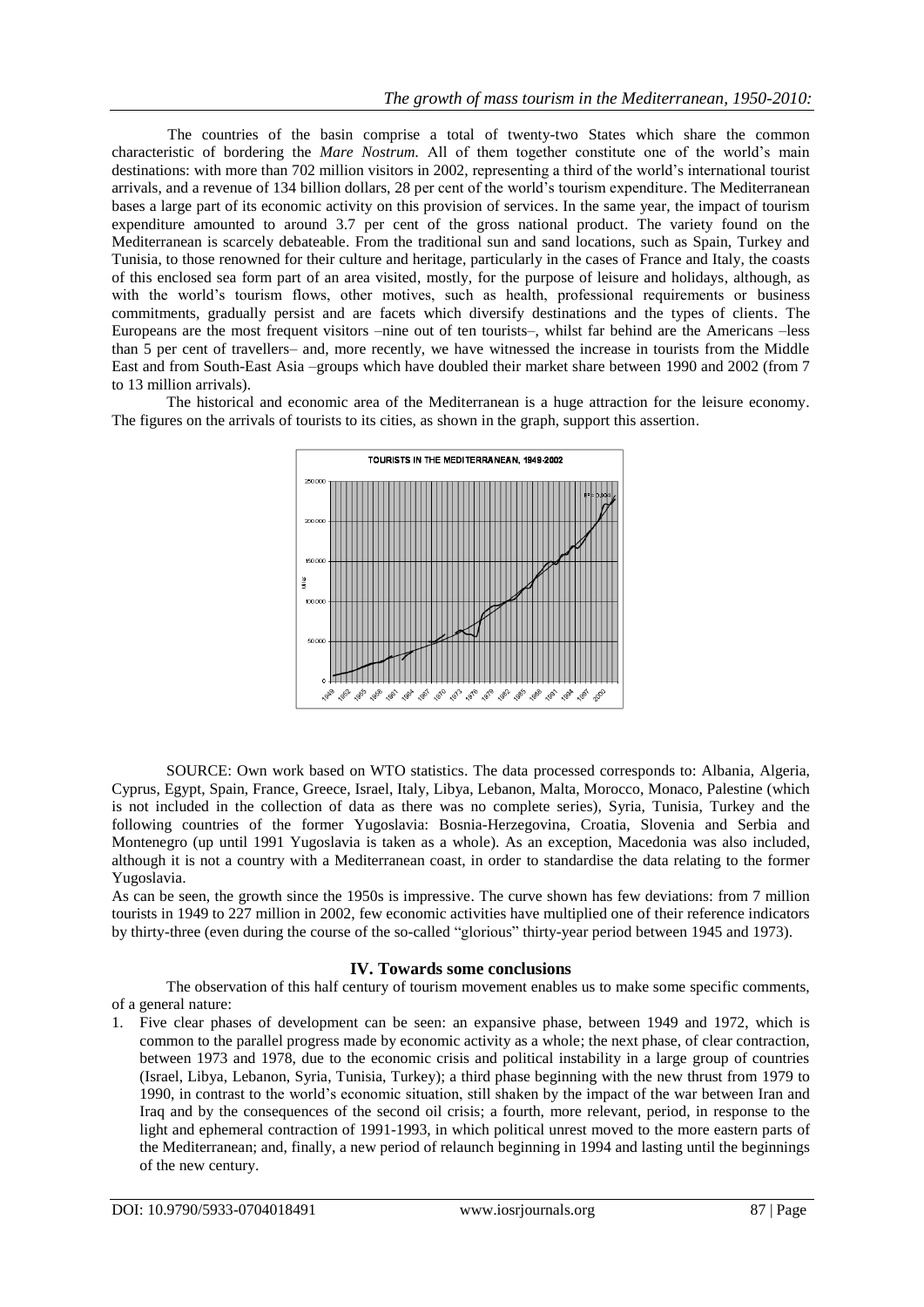- 2. The data gathered does not identify all of the sections of the life cycle of tourism, as proposed by R.W. Butler. This author suggests six stages in the tourism economy which are characterised by their display of different rates of growth in demand. In the first, known as the "exploration" stage, the number of tourists is low, thus resulting in hardly any changes. In the second, the "involvement" stage, the amount of visitors begins to grow at increasingly high rates to the point where it reaches its maximum in the full "development" phase, i.e., the third stage. From that point on, the number of tourists expands, albeit with less intensity, to end, shortly after, with zero growth in the period that Butler calls the "stagnation" stage. Lastly, two possibilities are clear: "rejuvenation" or "depression". WTO tourism predictions, shown in table 1, and which need to be viewed extremely cautiously, do not lead us to think that, in the Mediterranean as a whole, the maturity stage has now been established. On the contrary, in fact, the movement of tourists seems less affected by the transformations and ups and downs of the international economy than other productive sectors. However, this is very slippery ground which cannot be commented on thoroughly enough, taking into account that these forecasts and predictions may need to be reviewed.
- 3. Nevertheless, the status of tourism in each of the countries is different. In fact, the destinations could be classified into three main groups. Firstly, and continuing with the terminology of industrial history, the first comers, the pioneers, i.e., Spain, France and Italy; these three nations dominate Mediterranean tourism, as their market share ranges from 75 per cent to 95 per cent. This leadership is, in turn, shared worldwide with the United States and China. These destinations have a long life cycle, as they have been displaying a particular development model for several decades. Secondly, the late comers, those who are new to the process, Greece, Egypt, Turkey, Tunisia, Morocco, nations which are making progress in the achievement of their tourism objectives, but which do not manage to grasp significant market shares from the leaders due to the powerful expansion of the sector as a whole, as shown by the figures provided. These five are different from others, which have also experienced a significant increase in the number of tourists over recent years, because they display a regular and constant growth path, maintained for almost fifteen years. This leads us to consider them as nations which are emerging, yet established in the tourism economy, as their paths do not respond to particular climates. A third group consists of the remaining countries, more modest in size, which have been waking up to the tourism phenomenon relatively recently. These are destinations with erratic behaviour. They are countries (Albania, Algeria, Israel, Libya, Malta, and Monaco, among others) whose tourism variables have increased at a rate considerably below the Mediterranean average, or whose figures for arrivals, overnight stays and tourism expenditure have decreased (such as Israel). There are three fundamental reasons for the unpredictable behaviour of these destinations. Firstly, political instability, combined with the emergence of violent phenomena of a political/religious nature. This is illustrated by the cases of Algeria (where there were over one hundred thousand fatalities between 1992 and 1998 due to attacks by Islamic fundamentalists) and Israel (with the start of a new *intifada* in September 2000). Secondly, in spite of the growth in tourism in certain countries (Albania), these do not maintain it with the same intensity or for a long period of time. Finally, there are States (Malta, Monaco) which display similar characteristics to the traditional Mediterranean nations: it has been several decades since they were significant and they have begun to show signs of decline, with growth rates of the tourism variables at lower levels than their Mediterranean rivals.

There is no clear process of the replacement of first comers by late comers, as was so evident in the Industrial Revolution. There is no changeover; moreover, the pioneers continue to progress, although, in specific examples of regional economies, reasonable signs of saturation can be seen.

- From this point onwards, the work must first of all be steered in the following directions:
- 1. To analyse in depth the bibliographic records in relation to tourism economics and economic change.
- 2. To demonstrate with accurate indicators the claims that have been made: greater growth in tourism in relation to general economic growth, advancement of "tertiarisation", among others.
- 3. To make use of the statistical material available, with a focus on certain key areas:
- The diversification of European economic structures since 1945.
- Tourism expenditure.
- The interrelation of markets between the first comers and the late comers.
- 4. The regional breakdown of national figures, as the tourism phenomenon calls for more localised analysis in the spatial environment (Fujita-Krugman-Venable: new economic geography). Here, a thorough analysis of the EUROSTAT databases will be a determining factor, although the chronological limits of these materials are severe.
- 5. The inclusion of the innovation processes that are inherent to mass tourism within the framework of the fifth technological revolution (Pérez).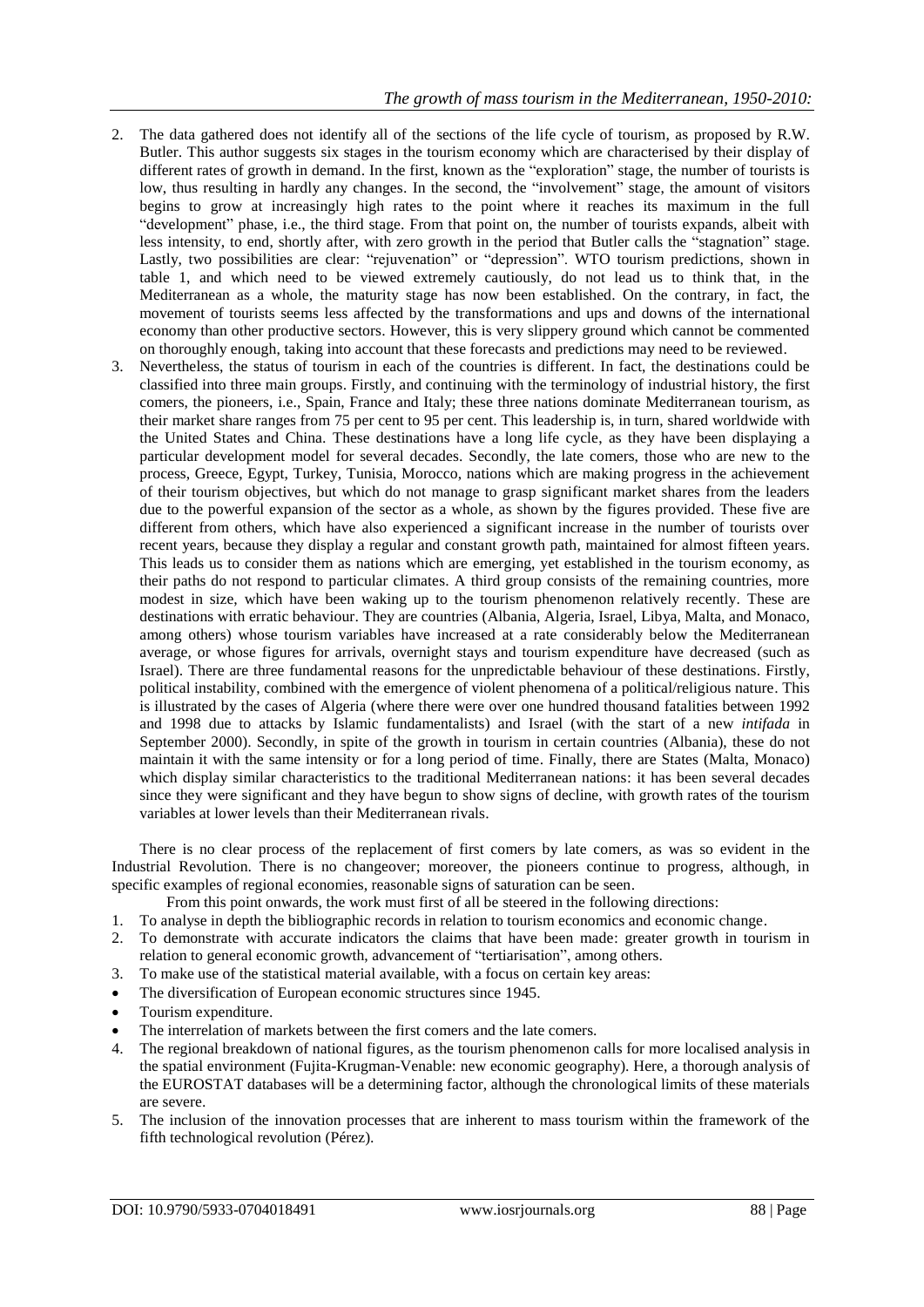### **Bibliography**

- [1]. AGARWAL, S. (1994), "The resort cycle revisited: implication for resorts", en C. COOPER-A. LOCKWOOD (Edits.), *Progress in Tourism*, vol. 5 (Wiley).
- [2]. AGARWAL, S. (1997), "The resort cycle and seaside toruisme: an assessment of its applicability and validity", *Tourism Management*, 18 (2).
- [3]. AGARWAL, S. (2002), "Restructuring seaside tourism. The resort lifecycle", *Annals of Tourism Research,* 29 (1).
- [4]. AGUILÓ, E.-ALEGRE, J.-SARD, M. (2003), "The persistence of sun and sand tourism model", en *Tourism Management*, núm. 26.
- [5]. AGUILÓ, P.-RIERA, A. (2003), "Las metodologías de valoración del medio ambiente: aplicaciones a Baleares", en G. LÓPEZ CASASNOVAS (Dir.), *Islas Baleares. Serie Estudios Regionales*, Fundació BBVA (Madrid).
- [6]. ALCAIDE, J. (2003), *Evolución económica de las regiones y provincias españolas en el siglo XX,* Fundación BBVA (Bilbao).
- [7]. ALCOVER, A.-SANSÓ, A.. (2007), "Un contraste formal de la teoría del ciclo de vida de los destinos turísticos. Aplicación al caso de Mallorca", en AUTORES DIVERSOS, *La actividad turística española en 2006*, Editorial Universitaria Ramón Areces (Madrid). [8]. ALEGRE, J.-POU, LL. (2002), ["The Determinants of the Probability of Tourism Consumption: an Analysis with a Family](http://www.uib.es/depart/deaweb/deawp/pdf/DT39.pdf)
- [Expenditure Survey"](http://www.uib.es/depart/deaweb/deawp/pdf/DT39.pdf), *Working Papers*, 39, Departament d"Economia Aplicada, Universitat de les Illes Balears.
- [9]. ALEGRE, J.-POU, LL. (2003a), "La reducción del tiempo de estancia en los destinos vacacionales: implicaciones sobre el gasto turístico y la estacionalidad en las Islas Baleares", en G. LÓPEZ CASASNOVAS (Dir.), *Islas Baleares. Serie Estudios Regionales*, Fundación BBVA (Madrid).
- [10]. ALEGRE, J.-POU, LL. (2003b), "El turismo de sol y playa desde la perspectiva de los consumidores europeos. Un nuevo desafío en el desarrollo turístico de Baleares", en G. LÓPEZ CASASNOVAS (Dir.), *Islas Baleares. Serie Estudios Regionales*, Fundació BBVA (Madrid).
- [11]. ALENYÀ, M.-CLADERA, J. (2006), "Els reptes del turisme a les Balears", en A. FORCADES JUAN (Dir.), *Repensem el model de creixement de les Illes Balears*, Cercle d"Economia-Cambra de Comerç, Indústria i Navegació de Mallorca (Palma).
- [12]. ANISI, D. (2005), "La macroeconomía al comienzo del siglo XXI: una reflexión sobre el uso y posterior abandono del llamado keynesianismo", *Estudios de Economía Política*, núm. 1.
- [13]. APOSTOLOPOULOS, Y.-LOUKISSAS, P.-LEONTIDOU, L. (2001), *Mediterranean Tourism. Facets in socioeconomic development and cultural change*, Roudlege (Londres).
- [14]. ARON, C.S. (1999), *Working at Play: A History of the Vacations in the United States*, Oxford University Press (Nova York).
- [15]. ARTIGUES, A. (2001), "Turismo de espacios litorales e insulares", en D. A. BARRADO-J. CALABUIG (Edits.), *Geografía mundial del turismo*, Síntesis (Madrid).
- [16]. AZAR, C. *et alter* (1996), "Socio-ecological indicators for sustainability", *Ecological Economics,* 18*.*
- [17]. BALAGUER, J.-CANTAVELLA, M. (2002), "Tourism as a long-run economic growth factor: the Spanish case", *Applied Economics*, 34.
- [18]. BARANOWSKI, S. (2004), *Strength through Joy: Consumerism and Mass Tourism in the Third Reich*, Cambridge University Press (Cambridge).
- [19]. BARANOWSKI, S.-FURLOUGH, E. (2001), *Being Elsewhere: Tourism, Consumer Culture, and Identiy in Modern Europe and North America*, The University of Michigan Press (Michigan).
- [20]. BATTILANI, P. (2001), *Vacanze di pochi, vacanze di tutti. L'evoluzione del turismo europeo*, Il Mulino (Bolònia).
- [21]. BLÁZQUEZ, M.-MURRAY, I.-GARAU, J.M. (2002), *El tercer boom. Indicadors de sostenibilitat del turisme de les Illes Balears, 1989-1999,* Centre d"Investigació i Tecnologies Turístiques de les Illes Balears (Palma).
- [22]. BUADES, J. (2004), *On brilla el sol. Turisme a Balears abans del boom*, Res Publica Edicions (Eivissa).
- [23]. BUTLER, R.W. (1980), "The concept of a tourist area cycle of evolution: implications for management of resources", *Canadian Geographer*, 24 (1).
- [24]. CALS, J. (2003), "Revisión de un turismo mediterráneo", *Annals of Tourism Research*, vol. 5, núm. 2.
- [25]. CAÑADA, A. (2004), "Cuenta Satélite del Turismo de España (CSTE): características, métodos y resultados", en E. URIEL-R. HERNÁNDEZ (Coords.), *Análisis y tendencias del turismo*, Pirámide (Madrid).
- [26]. CAPÓ, J. (2003), "Especialización productiva: una nota sobre la *enfermedad balear*", en G. LÓPEZ CASASNOVAS (Dir.), *Islas Baleares. Serie Estudios Regionales*, Fundació BBVA (Madrid).
- [27]. CAPÓ, J.-RIERA, A.-ROSSELLÓ, J. (2005), "Duth disease in tourism economies. Evidences from Spain", en *Documents de Treball* del *Centre de Recerca Econòmica* UIB-Sa Nostra[, www.cre.uib.es.](http://www.cre.uib.es/)
- [28]. CAPÓ, J.-RIERA, A.-ROSSELLÓ, J. (2006), "Una revisión del análisis económico del turismo", *Estudios de Economía Política*, núm. 5.
- [29]. CHOY, D. J. (1992), "Life Cycle Models por Pacific Islands", *Journal of Travel Research*, vol. 30 (3).
- [30]. CHRISTALLER, W. (1963), "Some considerations of Tourism Location in Europe: the peripheral regions-underdeveloped countries-recreation areas", *Regional Science Association Papers*, vol. 12
- [31]. CIRER, J.C. (2009), *La invenció del turisme de masses a Mallorca*, Institut Balear d"Economia, Conselleria d"Economia i Hisenda, Govern de les Illes Balears (Palma).
- [32]. CORDEN, M.W. (1984), "Booming sector and Dutch Disease Economies: Survey and Consolidation", *Oxford Economic Papers*, núm. 36.
- [33]. CORDEN, M.W.-NEARY, P. (1982), "Booming sector and de-industrialization in a small open economy", *The Economic Journal*, núm. 92.
- [34]. DEBBAGE K.G (1990), "Oligopoly and the Resort Cycle in the Bahamas", *Annals of Tourism Research*, Vol. 17.
- [35]. FERNÁNDEZ FÚSTER, L. (1991), *Geografía general del turismo de masas*, Ariel (Madrid).
- [36]. FORCADES JUAN, A. (Dir.) (2006), *Repensem el model de creixement de les Illes Balears*, Cercle d"Economia-Cambra de Comerç, Indústria i Navegació de Mallorca (Palma).
- [37]. FUJITA, M.-KRUGMAN, P.-VENABLES, A.J. (2000), *Economía espacial. Las ciudades, las regiones y el comercio internacional*, Ariel (Barcelona).
- [38]. FULLANA, P.-AYUSO, S. (2002), *Turismo sostenible*, Rubes (Barcelona).
- [39]. GARAU, J. (2006), "Crecimiento en las economías turísticas insulares: evidencias empíricas de la "trampa" del turismo", *working paper*, inèdit.
- [40]. GARAU, J. (2010), *Tourist satisfaction, dissatisfaction and place attachment at sun and sand mass tourism destinations*, Doctoral Thesis, Universitat de les Illes Balears (Palma).
- [41]. GETZ. D. (1992), "Tourism Planning and Destination Life Cycle", *Annals of Tourism Research*, Vol. 19.
- [42]. GIRELLI BOCCI, A.M. (2006), *L'industria dell'ospitalità a Roma. Secoli XIX-XX*, CEDAM (Padova).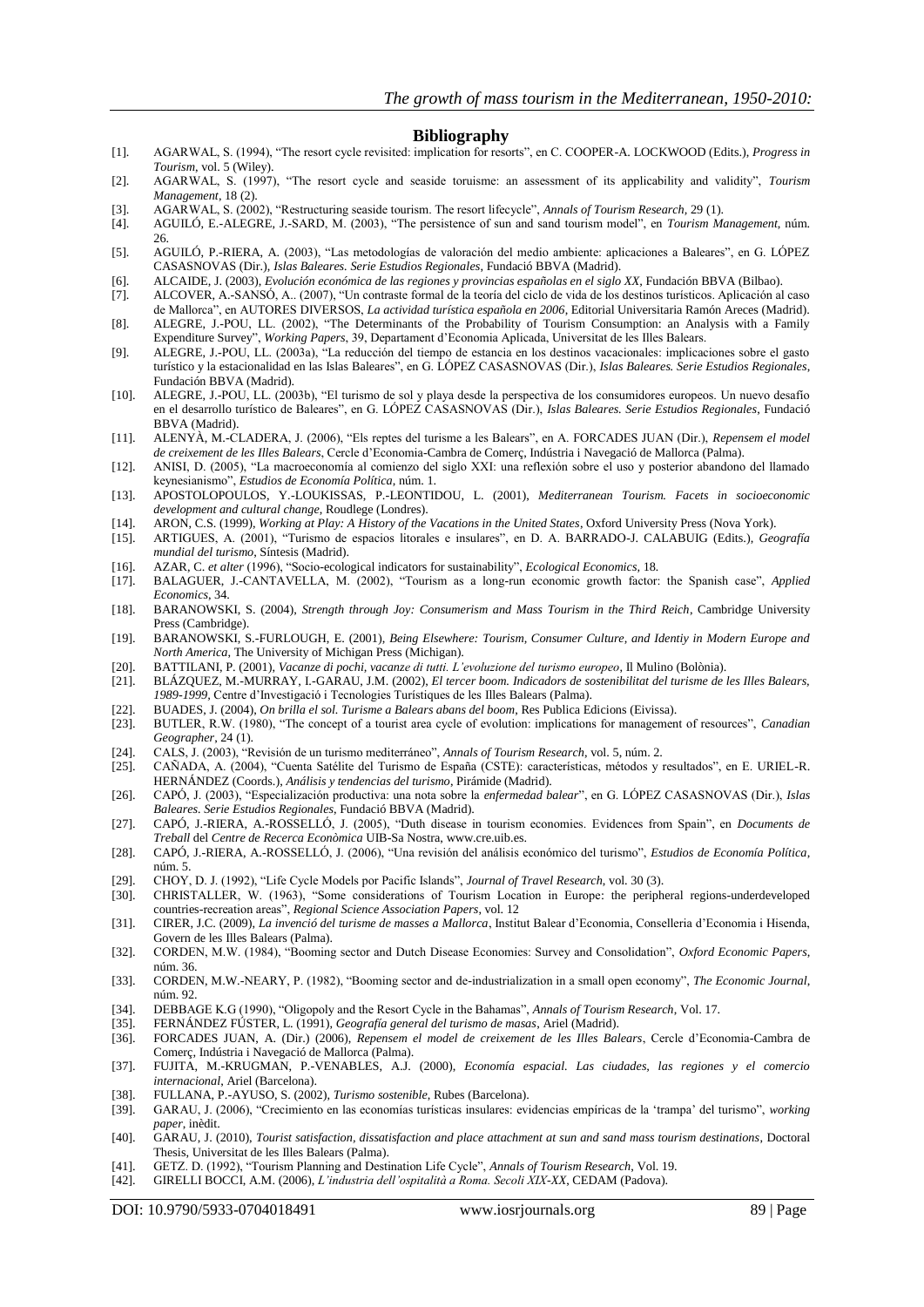- [43]. HANLEY, N. *et alter* (1999), "Measuring sustainability: a time series of alternative indicators for Scotland", *Ecological Economics*, 28.
- [44]. HAYWOOD, K.M., (1986), "Can the Tourist-Area Life Cycle be Made Operational?" *Tourism Management*, Vol. 7.
- [45]. HIRSCHMAN, A. O. (1960), *Las etapas del desenvolvimiento económico*, F.C.E. (Méjico).
- [46]. HOVINEN, G.R. (1981), "A Tourist Cycle in Lancaster County Pennsylvania", *Canadian Geographer*, Vol. 25.
- [47]. HOVINEN, G.R. (1981), "Revisiting the destination lifecycle model", *Annals of Tourism Research*, 29 (1).
- [48]. IOANNIDES, D. (1992), "Tourism Development Agents: The Cypriot Resort Cycle", *Annals of Tourism Research*, Vol. 19.
- [49]. JACOBS, M. (1996), *La economía verde. Medio ambiente, desarrollo sostenible y la política del futuro*, Icaria (Madrid).
- 
- [50]. KRUGMAN, P. (1992), *Geografía y comercio,* Antoni Bosch Editor (Barcelona). [51]. LEYBOURNE, S.-NEWBOLD, P.-VOUGAS, D. (1998), "Unit Roots and Smoth transistions": *Journal of Time Series Análisis*, Vol. 19(1).
- [52]. LÓPEZ CASASNOVAS, G. (Dir.) (2003), *Islas Baleares. Serie Estudios Regionales*, Fundació BBVA (Madrid).
- [53]. LUNDTORP, S.-WANHILL, S. (2001), "The resort lifecycle theory: generating processes and estimation", *Annals of Tourism Research*, vol. 28, núm. 1.
- [54]. MADDISON, A. (1995), *Monitoring the world economy*, OCDE (París).
- [55]. MADDISON, A. (1997), "The nature and functioning of European Capitalism: a historical and comparative perspective", *Banca Nationale del Lavoro Quaterly Review*, diciembre.
- [56]. MADDISON, A. (2003), *The world economy: Historical Statistics*, OCDE (París).
- [57]. MANERA, C. (2001), *Història del creixement econòmic a Mallorca, 1700-2000*, Lleonard Muntaner editor (Palma).
- [58]. MANERA, C.-GARAU, J. (2005), "Los costes de la insularidad en el desarrollo económico. Un contraste en el Mediterráneo occidental", *Mediterráneo Económico*, núm.7.
- [59]. MARTORELL, O. (2002), *Cadenas Hoteleras. Análisis del Top 10*, Ariel (Barcelona).
- [60]. MASCARÓ, P.-NAVINÉS, F. (2004), "Turisme i territori, elements claus per explicar la competitivitat i la productivitat a les Illes Balears", en AUTORS DIVERSOS, *Comportament de la productivitat i la competitivitat a les Illes Balears*, Consell Econòmic i Social (Palma).
- [61]. MASSIEU, A. (2004), "El sector turístico visto desde la OMT: una reflexión a partir de la coyuntura reciente a nivel mundial", en E. URIEL-R. HERNÁNDEZ (Coords.), *Análisis y tendencias del turismo*, Pirámide (Madrid).
- [62]. MEYER-ARENDT, K. (1985), "The Grand Isle, Louisiana Resort Cycle" *Annals of Tourism Research*, Vol. 12.
- [63]. MIOSSEC, J.M. (1977): "Un Modèle de l"Espace Turistique", *L'Espace Geographique*, Vol. 6.
- [64]. MORLEY, C.L. (1992), "A microeconomic theroy of international tourism demand", *Annals of Tourism Research*, núm. 19.
- [65]. MURRAY, I.-GARAU, J.M.-BLÀZQUEZ, M. (2001), "La qüestió energètica a les Illes Balears (1989-1999), en C. MANERA
- (Dir.), *Història ecològica a les Illes Balears. Estudis sobre energia, economia i medi ambient*, Lleonard Muntaner Editor (Palma). [66]. MURRAY, I.-RULLAN, O.-BLÀZQUEZ, M. (2005), "Las huellas territoriales de deterioro ecológico. El trasfondo oculto de la explosión turística en Baleares", *Geo-Crítica. Scripta Nova*, núm. 199.
- [67]. NAVINÉS, F. (2006), "Algunes reflexions fetes des de l"enfocament clàssic de l"excedent sobre el procés de terciarització i especialització productiva: el cas de Balears", en A. FORCADES JUAN (Dir.), *Repensem el model de creixement de les Illes Balears*, Cercle d"Economia-Cambra de Comerç, Indústria i Navegació de Mallorca (Palma).
- [68]. OGLETHORPE, M. (1984): "Tourism in Malta. A Crisis of Dependence", *Leisure Studies*, Vol. 3.
- [69]. OMT (2003), *Tourism Highliths. Edition 2003*[, www.world-tourism.org](http://www.world-tourism.org/)
- [70]. OMT (2004), *Compendium of Tourism Statistics. Data 1998-2002*, World Tourism Organization (Madrid).
- [71]. OMT (2004), *Tourism Market Trends*[, www.world-tourism.org](http://www.world-tourism.org/)
- [72]. OMT (varios años), *Anuario de estadísticas del turismo*, World Tourism Organization (Madrid).
- [73]. OMT (varios años), *Compendium of Tourism Statistics*, World Tourism Organization (Madrid).
- [74]. PALMER, T.-RIERA, A. (2002), "Balance ecológico y económico del turismo de masas", *Estudis d'Història Econòmica*, núm. 19.
- [75]. PAPATHEODOROU, A. (2003), "Exploring the evolutions of tourism resorts", *Annals of Tourism Research*, vol. 31, núm. 1.
- [76]. PAPATHEODOROU, A.-SONG, H. (2005), "International tourism forecasts: time-series analysis of world and regional data", *Tourism Economics*, 11 (1).
- [77]. PEARCE, D.G. (1995), *Tourism Today. A Geographical Analysis*, Longman Group Limited (Essex).
- [78]. PÉREZ, C. (2004), *Revoluciones tecnológicas y capital financiero. Las dinámicas de las grandes burbujas y las épocas de bonanz*a, Siglo XXI (México).
- [79]. PICORNELL, C.-PICORNELL, M. (2002), "L"espai turístic de les Illes Balears. Un cicle de vida d"una àrea turística? Evolució i planificació de la darrera dècada", en M. PICORNELL-A. POMAR (Edits.), *L'espai turístic*, Institut d"Estudis Ecològics (Palma).
- [80]. PLOG, S.C. (1973): "Why Destination Areas Rise and Fall in Popularity?", *The Cornell Hotel and Restaurant Administration Quarterly*, Vol. 14.
- [81]. POON, A. (1993), "Tourism, technology and competitive strategies", CAB International, Wallingford.
- [82]. PRIESTLEY, G. Y MUNDET, L. (1998), "The Post-Stagnation Phase of the Resort Cycle", *Annals of Tourism Research*, Vol. 25 (1).
- [83]. RAMÓN, A. B. (2002), *La expansión internacional del sector hotelero español*, Caja de Ahorros del Mediterráneo.
- [84]. REES, W.-WACKERNAGEL, M. (1996), *Our Ecological Footprint. Reducing Human Impact on Earth*, New Society Publishers (Canadà).
- [85]. REIG, E.-PICAZO, A. (1998), *Capitalización y crecimiento de la economía balear, 1955-1996,* Fundación BBVA (Bilbao).
- [86]. RICHARDSON, J. I. (1999), *A History of Australian Travel and Tourism,* Hospitality Press (Elsternwick, Austràlia).
- [87]. ROMER, P. (1986), "Increasing returns and long-run growth", *Journal of Political Economy*, 94. [88]. ROSSELLÓ, J. (2003), "Evolución y perspectivas de la demanda turística en Baleares", en G. LÓPEZ CASASNOVAS (dir.), *Islas Baleares. Serie Estudios Regionales*, Fundación BBVA (Madrid).
- [89]. ROZENBLAT, C.-CICILLE, P. (2003), *Les villes européennes. Analyse comparative*, Datar/La Documentation française (París).
- [90]. RUSSEL, R.-FAULKNER, B. (2004), "Entrepeneurship, chaos and the tourism areal lifecycle", *Annals of Tourism Research*, vol. 31, núm. 1.
- [91]. SALVÀ, P. (2003), "La realidad geodemográfica de las Islas Baleares: pautas de la evolución de su población y el impacto de los flujos inmigratorios", en G. LÓPEZ CASASNOVAS (Dir.), *Islas Baleares. Serie Estudios Regionales*, Fundació BBVA (Madrid).
- [92]. SASTRE, A. (1994), *Mercat turístic balear*, Institut d'Estudis Baleàrics, Govern de les Illes Balears (Palma).
- [93]. SEGRETO, L.-MANERA, C.-POHL, M. (Eds.) (2009), *Europe at the Seaside. The Economic History of Mass Tourism in the Mediterranean,* Berghan Books (New York-Oxford).